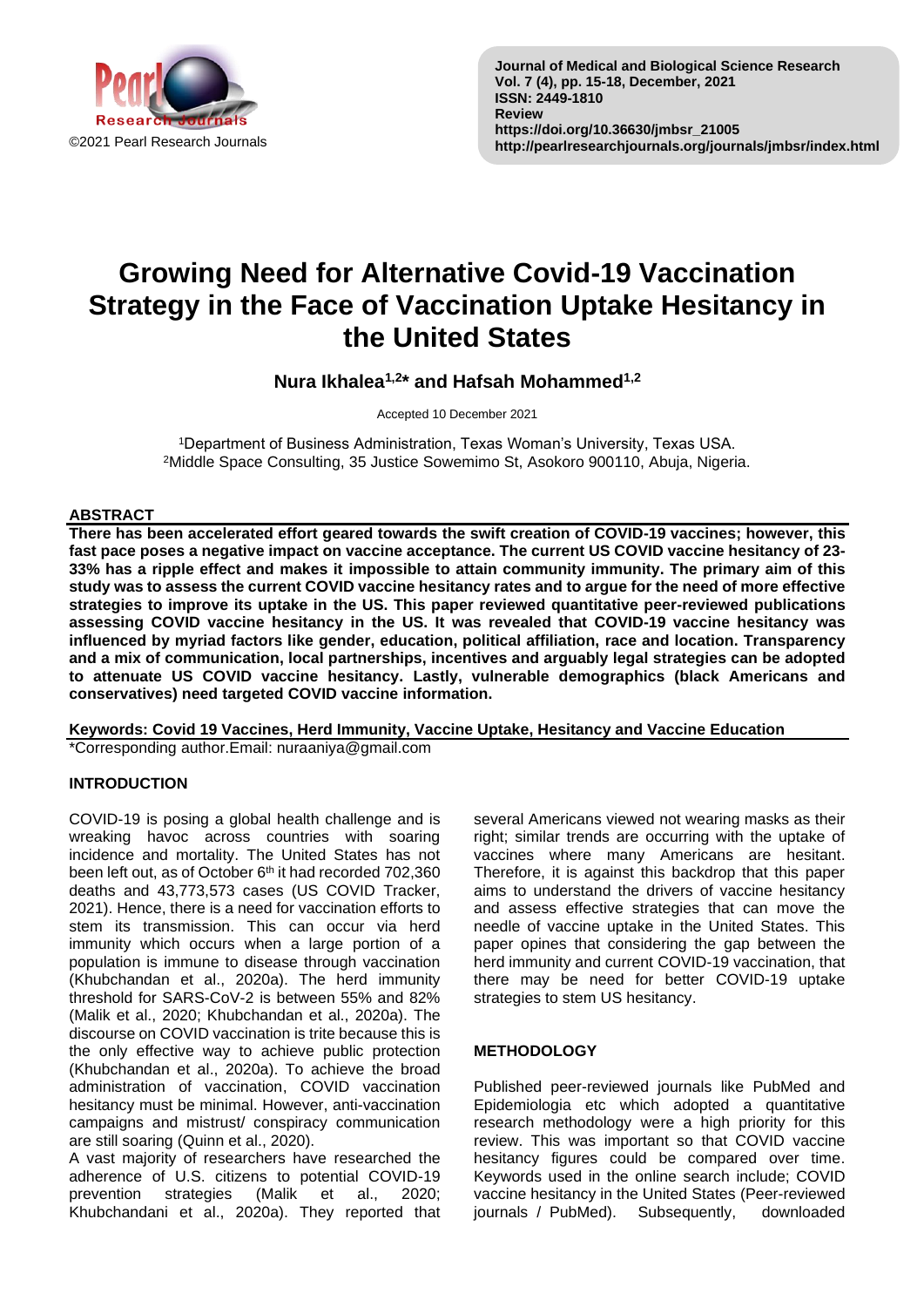**Table:** Hesitancy Rate among Adult US population.

| Author                      | <b>Sample Size</b> | <b>Vaccine Hesitancy</b> |
|-----------------------------|--------------------|--------------------------|
| Malik et al. (2020)         | 600                | 33%                      |
| Callaghan et al. (2020)     | 5,009              | 31.1%                    |
| Khubchandani et al. (2020b) | 1878               | 23%                      |
| Shen et al. (2021)          | -                  | 25%                      |
| Shih et al. (2021)          | 800                | 33%                      |

journals were screened and 18 were useful for this review.

## **DISCUSSION**

#### **General trends in US Vaccine Hesitancy and Factors**

Vaccination against COVID is crucial for continued public health (Cooper et al., 2021). However, this may be hampered by vaccine hesitancy. Vaccine hesitancy can be succinctly described as the delay in acceptance or refusal of vaccines (Shen and Dubey, 2019). Shih et al. (2021) emphasized that hesitancy varies across time, place and vaccines. Vaccine hesitancy can further be explained using the epidemiologic triad; environmental factors (public health policies and propagated media messages); agent factors (vaccine safety and efficacy perception); host factors (knowledge, education) (Sallam, 2021). The trend in general vaccine hesitancy in the US did not start today, according to UPMC Center for Health Security (2016), similar trends (concerns on risk/ rushed vaccine) occurred in 2010 during the H1N1 influenza vaccination. Siddiqui et al. (2013) also support this observation. Shih et al. (2021) compared general and COVID vaccine hesitancy and found substantial patterns using multivariable logistic regression.

As government planned the accelerated creation of the COVID vaccine "Operation Warp Speed", this heightened the public distrust in the vaccine (Callaghan et al., 2020). Additionally, the use of Emergency and Authorization as opposed to full approval is contributory to current hesitancy (Rosen et al., 2021). Against this backdrop, US scholars have attempted to assess hesitancy rates towards the COVID vaccine (Malik et al., 2020; Khubchandani et al., 2020b; Callaghan et al., 2020). Others utilized policy-oriented lens in their discussion (Shen et al., 2021). The findings of most studies may however be limited because most utilized online surveys that may reflect only the opinions of technology-savvy Americans.

From Table 1, COVID-19 vaccine hesitancy is between 23% and 33%. It should however be noted that the vaccine polls acceptance responses may vary from actual acceptance. Lazarus et al. (2021) concluded that vaccine hesitancy in the United States is accelerating. A contrary opinion was presented by the findings of Sallam (2021) who reported vaccine acceptance rates in the U.S. in April (56.9%), May (67.0%) and June (75.4%).

## **Variability in US Vaccine Hesitancy**

Using only national-level data may be misleading. Few authors assessed vaccine hesitancy in the US across sex, race and "urbanicity" dimensions (Malik et al., 2020; Surgo Ventures, 2021). This led to the identification of micro-level disparities. Black Americans are less likely to accept the COVID vaccine. This may be explainable by historical research abuse and healthcare racial bias. Lower COVID vaccine acceptance also exists among women and Hispanics (Malik et al., 2020; Shen et al., 2021; Quinn et al., 2020). There was a consensus between Khubchandani et al., (2020b) and Callaghan et al. (2020) that Republicans are more hesitant. Geographical variability also exists. Malik et al. (2020) discovered that New York (epicentre of COVID-19 outbreak) had a low vaccine uptake of 43%, sharply contrasting Denver (75%).

## **STRATEGIES TO COMBAT COVID VACCINE HESITANCY**

# **Communication (Dialogue-based)**

Reviewed articles underscored the dire need for massive vaccination communication to attenuate burgeoning hesitancy (Table 2). These authors also buttressed the role of government, health professionals and civil society in achieving this. Malik et al. (2020) and Shen and Dubey (2019) separately discovered that U.S. citizens have the most trust of COVID-related information from health professionals. This can be achieved by evidence-based intervention (Caitlin et al., 2015; Khubchandani et al., 2020b). Quinn et al. (2020) underscored the need to commence communication at vaccine development phase. The public health commination and messaging strategies should be tailored to provide authentic community engagement in the short term to address the hesitancy. In such endeavors, there should be nondiscrimination against black Americans to reduce the untrustworthiness of the healthcare organization, the government, and pharmaceutical firms by the black Americans. The SARS COV 2 vaccine message must first recognize systemic racism as a justifiable reason for mistrust before providing information about the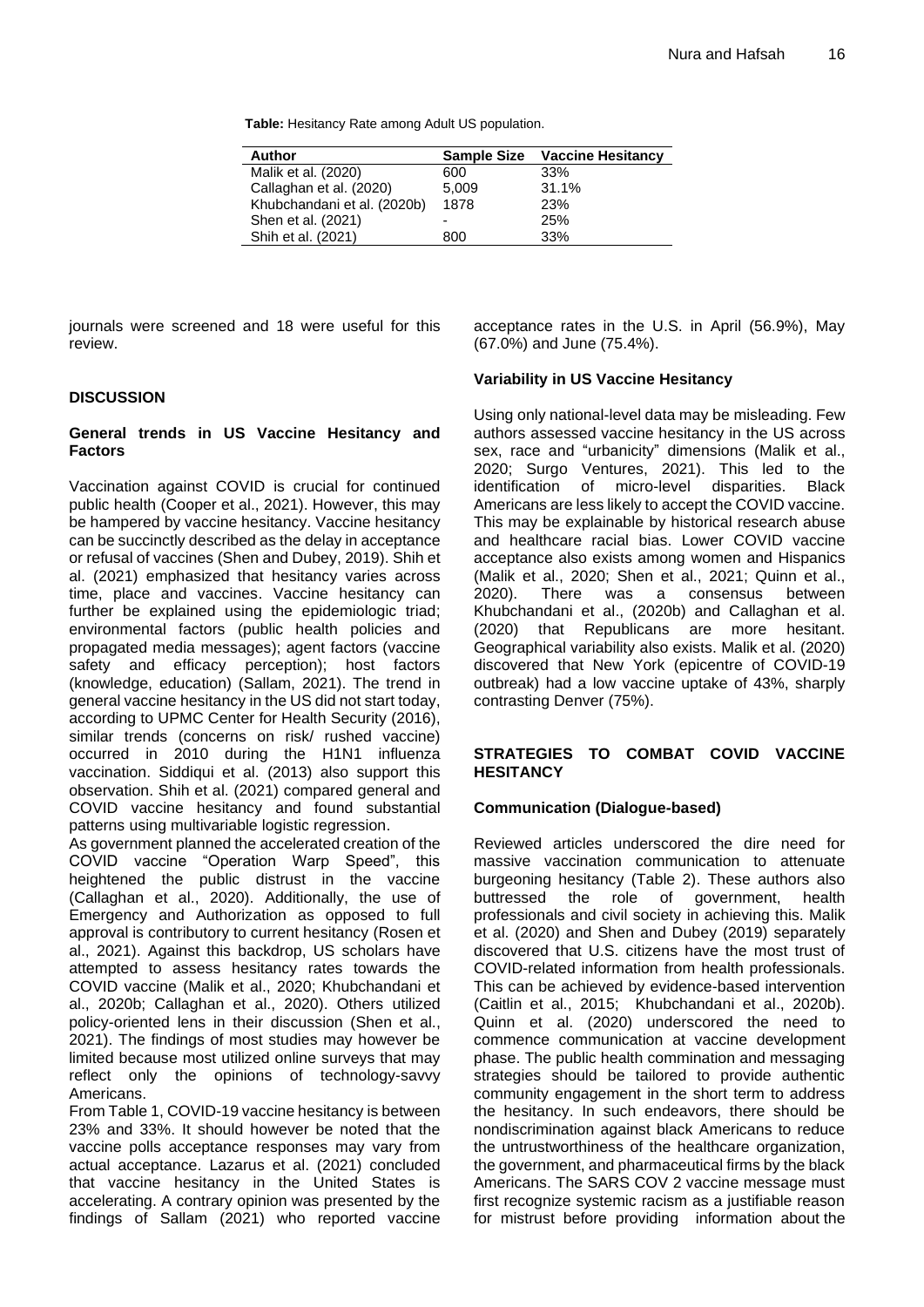**Table 2:** Historic Vaccine Strategies Scorecard (Learning for COVID-19).

|   | <b>Vaccination Strategy</b>                                  | <b>Historical effectiveness</b> |  |
|---|--------------------------------------------------------------|---------------------------------|--|
|   | Mass/ social media                                           |                                 |  |
|   | <b>Incentives</b>                                            | ess<br>a#e                      |  |
| 3 | Directly targeting unvaccinated population                   |                                 |  |
|   | Mandate vaccinations/ impose sanctions on the non-vaccinated |                                 |  |
| 5 | Increasing public knowledge                                  | ore<br>ffect                    |  |
| 6 | Partner with religious leaders for community vaccination     | Q)                              |  |

**Source:** Data from WHO Sage (2014).

vaccine (Quinn, 2018). Moreover, dialogue and education are essential in addressing providers' concerns. The reason behind it is that the providers are considered credible by most black Americans and are thus better placed in addressing the vaccine hesitancy in black communities. The black healthcare workers have themselves resisted vaccines, and therefore, engaging them first is a crucial step towards herd immunity in the country. Finally, the medical community must demonstrate goodwill and care to create trust in the black community.

Additionally, impartial community-based groups, advocacy/policy organizations, scientific organisations, community leaders, and religious bodies are essential to bolstering trust in COVID-19 vaccines (Lazarus et al., 2021; Khubchandani et al., 2020b; Shen et al., 2021; Surgo Ventures, 2021; U.S. DHH, 2021). Shen et al. (2021) underscored the need to carry out approval discussions in the public eye. Quinn et al. (2020) emphasised that EUA factsheets for vaccines alone are not enough to convince U.S. citizens. Malik et al. (2020) also highlighted the need to craft bespoke COVID vaccination information to high-risk demographics and address false narratives.

#### **Incentives**

Incentives for green card holders who are fully vaccinated like access to sports events, pools and gatherings can aid uptake (Rosen et al., 2021). The author however noted that in U S. there is strong opposition to green passes that require evidence of COVID-19 vaccination due to violation of citizen's autonomy. WHO Sage (2014) observed that nonfinancial incentives like food or other commodities can encourage vaccination.

## **Legal Strategies**

Legal strategies can mandate COVID vaccination. Rosen et al. (2021) highlighted that Israel is considering enacting a law that enables the ministry of health to disclose the vaccination status of citizens. However, the Supreme Court is undergoing a validity review of such laws. Local authorities have banned unvaccinated Israeli from working with children. Immunization information systems (IIS) can also provide vital information to track unvaccinated under such a strategy (Shen et al., 2021).

#### **Employer mandate**

Monitoring the working-class compliance to COVID vaccination may be possible if employers mandate it. However, this could be perceived as infringing on employees' freedom of choice (Lazarus et al., 2021).

#### **CONCLUSION**

COVID-19 pandemic has led to great mortality among Americans. A major solution (COVID vaccination) to attenuate this virus is under great scrutiny and is affecting the attainment of herd immunity. It has been established that there is variability in COVID vaccine hesitancy in the US (≤23%), this variability in the hesitancy exists across race (Black Americans and Hepatics), sex (female and pregnant women) and political affiliation (Republicans). Targeted communication to hesitant populations, use of community and religious leaders, transparency and legal or mandatory vaccination are some of the most effective strategies that can move the needle of COVID vaccine uptake in the US; however, many have complained that mandatory vaccination is coercion.

## **REFERENCES**

- Callaghan T, Moghtaderi A, Lueck JA, Hotez P, Strych U, Dor A, Fowler F, Motta M (2020). Correlates and Disparities of COVID-19 Vaccine Hesitancy. Texas A&M University.
- Caitlin J, Rose W, Maureen O'L , Elisabeth E, Heidi JL , SAGE Working Group on Vaccine Hesitancy (2015). Strategies for Addressing Vaccine Hesitancy-A Systematic Review. Vaccine, 33(34):4180-90. doi: 10.1016/j.vaccine.2015.04.040
- Cooper S, Rooyen H, Wiysonge C (2021). COVID-19 vaccine hesitancy in South Africa: how can we maximize uptake of COVID-19 vaccines?, Expert Review of Vaccines, 20(8): 921-933, DOI: 10.1080/14760584.2021.1949291
- Khubchandani J, Saik ID, Kandiah J (2020a). Masks, Gloves, and the COVID-19 Pandemic: Rapid Assessment of Public Behaviors in the United States. Epidemiologia, 1(1): 16-22. doi:10.3390/epidemiologia1010004.
- Khubchandani J, Sharma S, Price J, Wiblishauser M, Sharma M, Webb F (2020b). COVID-19 Vaccination Hesitancy in the United States: A Rapid National Assessment. Journal of Community Health, https://doi.org/10.1007/s10900-020-00958-x
- Lazarus  JB, Ratzan SC, Palayew A, Gostin LO, Larson HJ, Rabin K, Kimball S, El-Mohandes A (2021). Nature Medicine 27(1): 225-228.
- Malik AA, McFadden SM, Elharake J, Omer S (2020). Determinants of COVID-19 Vaccine in the US. E Clinical Medicine, https://doi.org/ 10.1016/j.eclinm.2020.100495